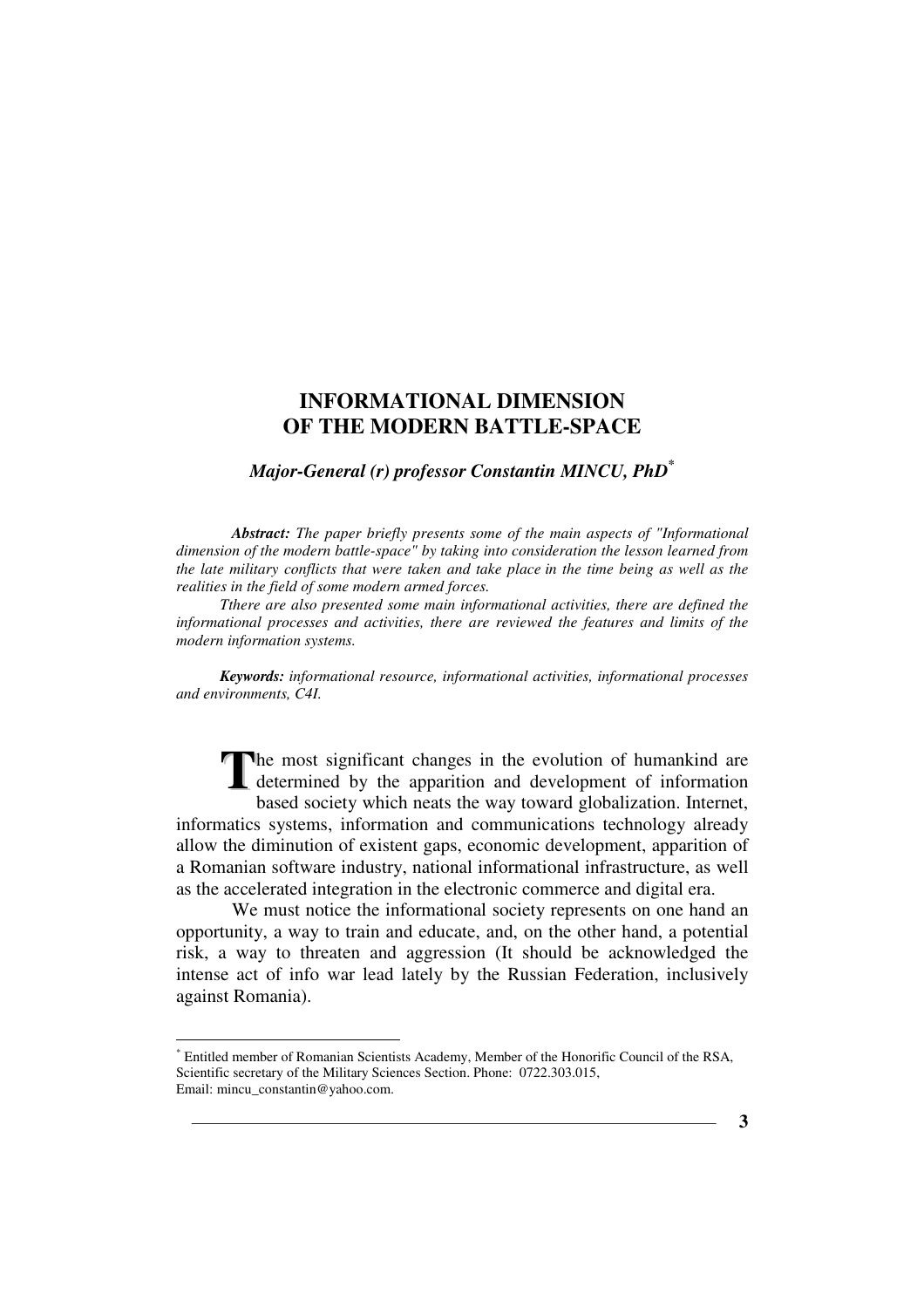Information was always regarded by countries, political leaders and military commanders. The technological revolution in the field of communication and information lead to the increase of the importance for the later by the possibilities created to collect, process, and store and disseminate but also to attack the information. In the modern informational society borders are ignored and are overlapped any spatial, temporal or moral constraints.

The very necessary informational systems and technologies, technical equipment and associated software are concomitantly vulnerable to unauthorized intrusions, to destruction and incidental and intended changes of data and programs. The actual trend on the amplification of connectivity, particularly to Internet and in Intranet networks increase the risk of vulnerability and becomes increasingly harder to locate an illegal point of access to the network or a user with aggressive behaviour. The vulnerability of the recent informational systems can provoke directly or indirectly huge financial or different type of loses by the "leaking" of confidential information with personal, economic or military character. Intensification of cyber-attacks executed by some state actors should worry us.

By technical-military perspective, the importance of communication and information consists along their indisputable value in the fact there exist more vulnerable targets rapidly and widely accessible and need more means and procedures of protection. The modern armed forces set as main goal of their development strategy to win the informational battle. The basis to win this battle is the successful application of informational technology on whole the battlespace, respectively the digitization of the battlespace of informational type. By the technical perspective, the problems regarding the equipment, technologies, procedures, methodologies and algorithms in the informational operations framework (offensive and defensive) are possible to achieve and controlled.

The conflicts following the World War II by their content, goals, amplitude and means of development benefited by the achievements of technique and technologies particular for informational era – that is increasingly shaping – largely emphasizes what will be defining for the military actions of the future as: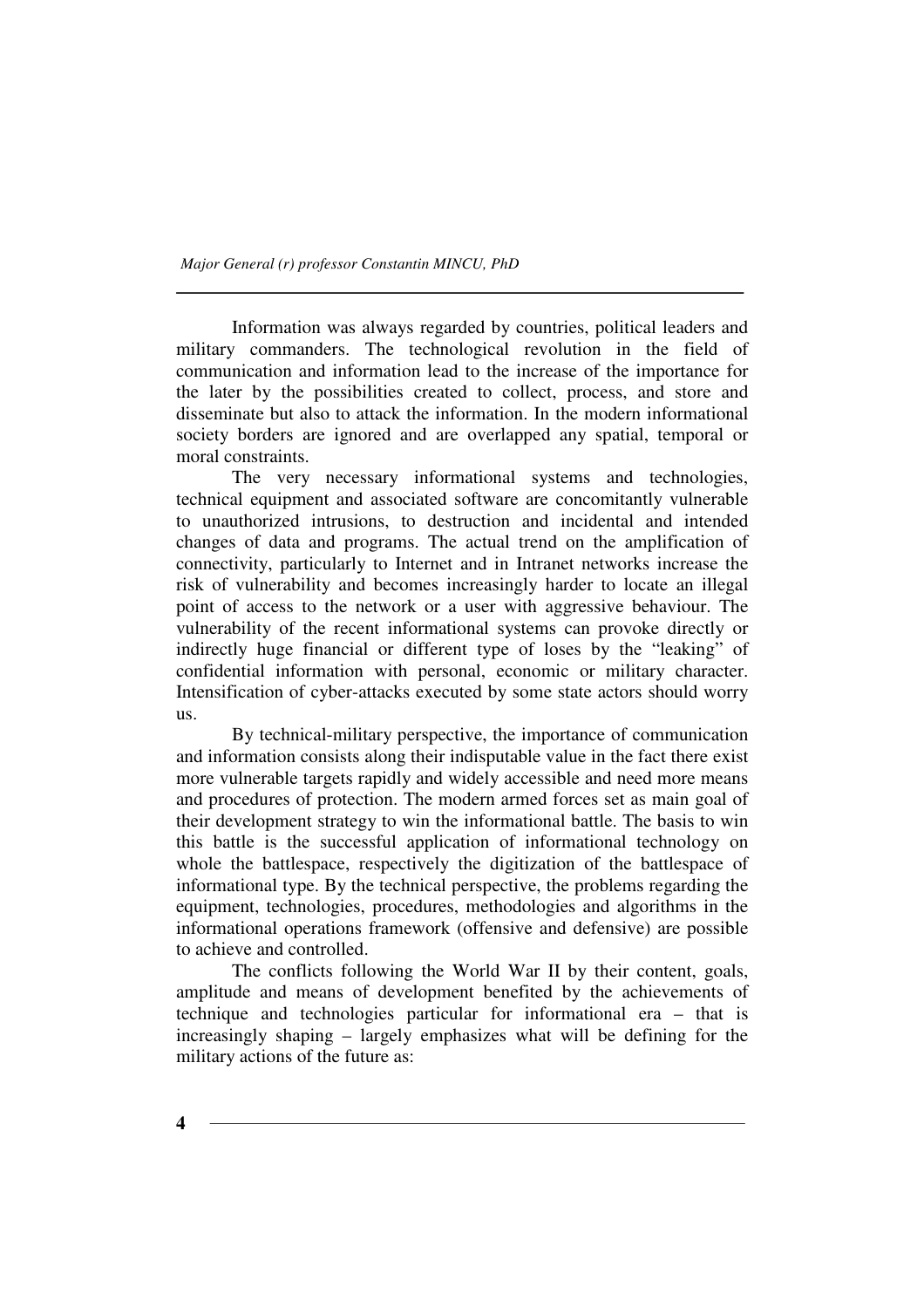$\triangleright$  Performance of actions in all the environments: land, air, water, underwater and cosmos;

 $\triangleright$  Using diversified forces and means with great mobility, fire power, hit, precision, effect of destruction;

 $\triangleright$  Using some very performant weapons and systems of weapons with special precision;

 $\triangleright$  Transparency of the battlespace owed to the conjugation of the activity of observance satellites, airborne radars and means to detect by contact – active and passive;

 $\triangleright$  Hits applied to contact and in depth, concomitantly to the existence of some efficient protection measures;

 $\triangleright$  Rapid dispersion and concentration of forces and means;

 $\triangleright$  Existence of common space of disposition and manoeuvre for the adversaries it confronts with;

 $\triangleright$  Oversaturated battlespace with the electronic means;

 $\triangleright$  Great consumption of munitions, petrol, oil and lubricants (POL) and other resources, huge material lose (ways and knobs of communications, artworks), meaningful displacements of populations on ethnical, religious etc. criteria;

 $\triangleright$  The trend to avoid direct, frontal confrontations among many forces and means and the accent is on the actions lead by small groups with great firepower, relative autonomy in the action, and great diversity of tactical procedures particularly to the flanks, in space and depth of adversary's disposal; the engagement in battle of real professionals.

 The use of techniques and procedures of so-called "hybrid war" (to be studied the case of Ukraine conflict with major involvement which is not assumed by the Russian Federation). Here is the situation to be identified and to be taken timely measures of counteraction.

 Military analysts appreciate the future wars will have *integrator character,* in the sense of participation into conflict of all services of the armed forces which will act in all the environments. Together with those there will also be the cosmic environment used for observance, directing and communication.

In the future war, the cybernetic battlespace will be a reality. This phenomenon raise among other two aspects with particular significance: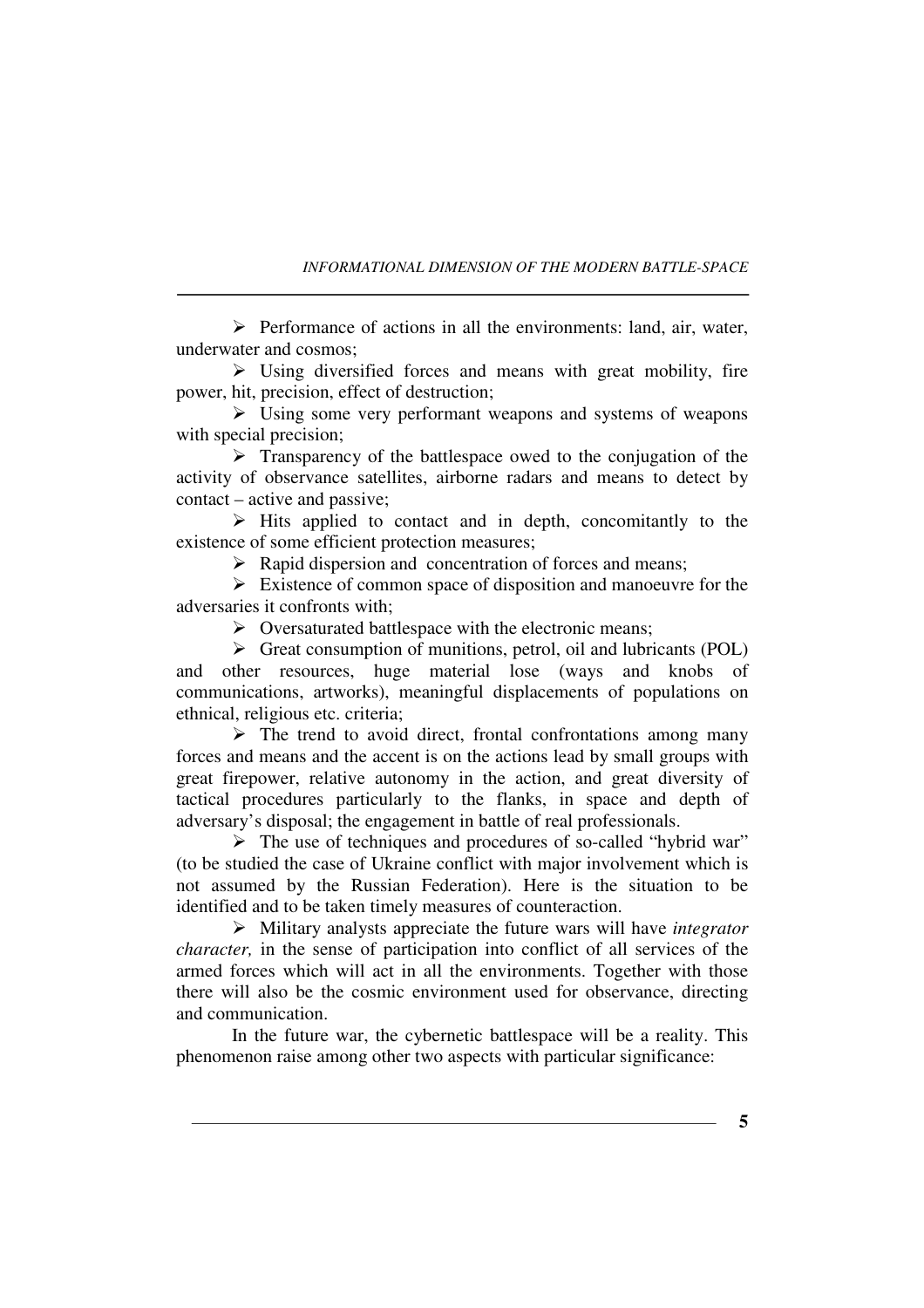$\triangleright$  Integration of cybernetic process of troops' command with armament systems, the apparition and use of robots, tele guided vehicles and intelligent munitions;

 $\triangleright$  The work methodology in the conditions of cybernetic perspective, elaboration of specific tactical and operative scenarios and particularly the development of some battle actions with the simultaneous use of troops and elements used to monitor the activity of the enemy, reactions of own troops, influence of environmental conditions, opportunity and efficacy of the elaborated decisions.

 $\triangleright$  The need to timely identify and take some concrete measures to continue the command and control of the military forces when the automated means (C4ISR systems) are cut off.

The modern battle lead by different types of units needs the rapid overtaking and transfer of information in the whole battle space.

The battle cyberspace already reveals enough elements that shapes it and confers it many possibilities of development as follows:

 $\Rightarrow$  The multitude of automated and armament systems;

 $\Rightarrow$  The achievement of coordination of some diverse forces categories and battle armament under the conditions imposed by operative time compression;

 $\Rightarrow$  The multi-functionality of fighting forces along the offensive development as well as on defensive actions;

 $\Rightarrow$  The preservation of human forces and their use only in particular situations or for strengthening the successes;

 $\Leftrightarrow$  The compensation of physiological limits of commanders, fighters and operators by using the automatic fight systems;

 $\Rightarrow$  The use of robots for activities requiring big efforts for a long time, sacrifices or actions in complex conditions.

Referring to the physiognomy of future wars, the westerner military analysts defined the following five trends: increased lethality and dispersion; enhanced volume and precision of fire; massive integration of new technologies; fulfilment of a greater destructive effect; improvement in providing the invisibility of means and in detecting the goals.

Also, a resize of the notion of conflict takes place by adding some new attributes: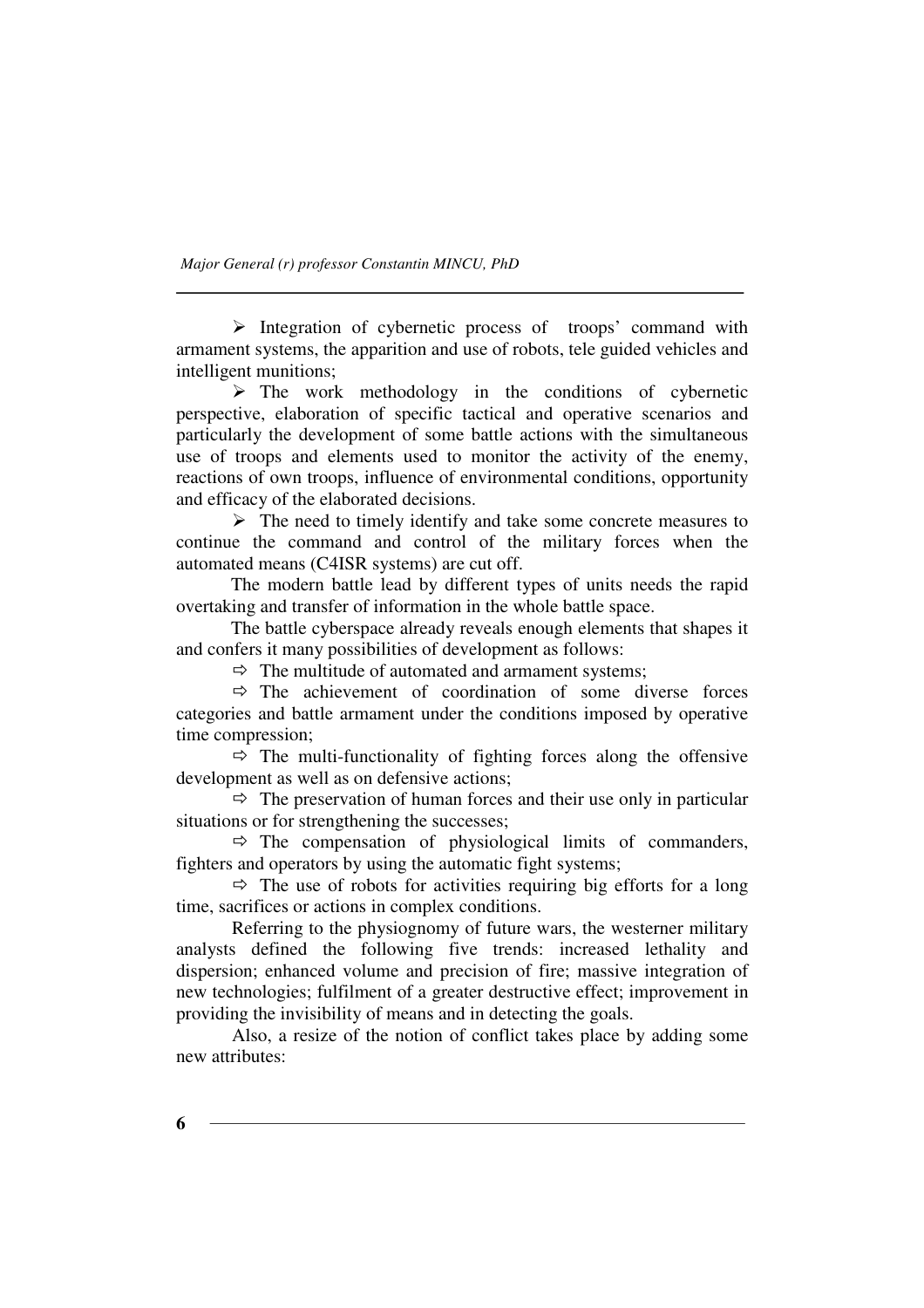$\Rightarrow$  *permanence* – the application of a global strategy that permanently integrates all the informational processes not only in times of crisis or conflict;

 $\Leftrightarrow$  *transversal movement* – the influence of society as a whole and the fundament on multi-disciplinarily approach and concepts of systems' integration;

 $\Rightarrow$  *duality* — the disappearance of differences between the military sphere and the civilian one (at national level, the centre of gravity moves toward other fields – banking, financial, energetic, generally toward the civilian infrastructure of which defence becomes difficult with conventional forces and means).

**Informational resource is the main category of resources of the modern war and includes the following fields:** 

• The political, economic, social and military necessary for command and control at the strategic level;

• The military capacity of potential adversaries and the dynamics of war preparations:

• The military doctrines, strategic organization and preparation of military systems, territory, economy and population for defence;

• The possibilities of the armament systems and fight techniques, their use and integration in the conceptions for war leadership;

• The scientific research activity related to defence;

• The orientation of mass-media and the reaction of population to the military conflicts (events from the late two years prove the perverse effect of media war over an important segment of population easily to influence because of the lowered level of correct informing);

• The sphere and the structure of command, cooperation and announcement information, organization and use of informational systems;

• The overall features, the use and evaluation of the cryptographic systems' resistance;

• The ability to counteract the actions of espionage, diversion, terrorism and false news dissemination;

• The level of training and the moral of troops;

• The overall information of economic, financial, social, diplomatic or other nature etc.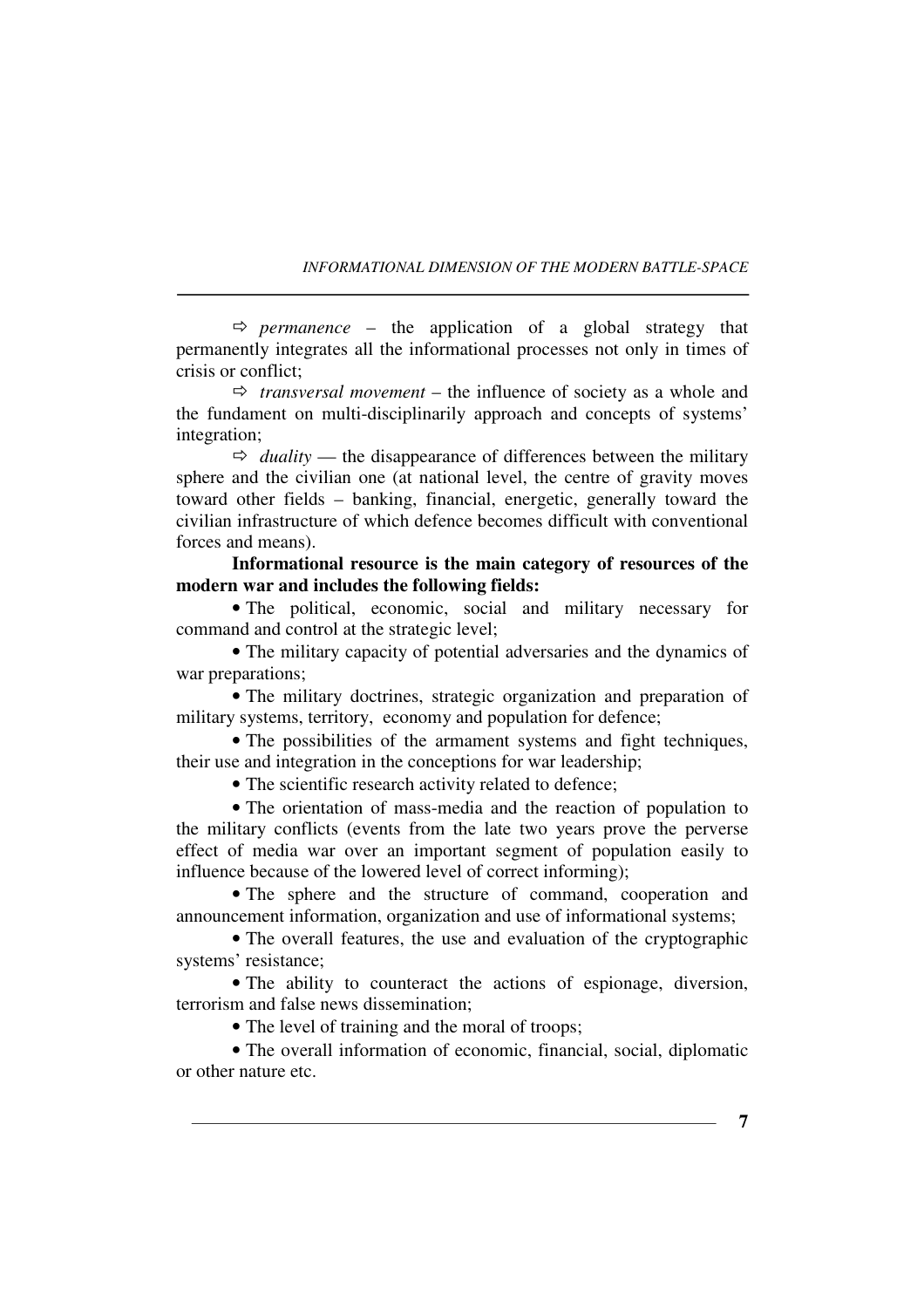**Information and Communication Technology offers** the possibility of timely information, damages the national and global public opinion, shapes the politicians' actions and produces an accentuated overlap of tactical, operative and strategic levels. It is seen more clearly that a greedy political class can be major factor of vulnerability for a state.

Commandants of each level must be aware that in a world of direct and real-time communications, each isolated event can be seen simultaneously at all the three levels.

Nowadays, the military operations must be based on the knowledge resulted from precise, exact and relevant data and information collected, analysed and diffused by a technical "system of systems".

The integrated information systems as C4I (Command, Control, Computers, Communications and Information) will provide for the commandant possibilities to see, feel, interpret, decide and engage actions at each point of the action strip or in the area of informational (informative) responsibility.

The informational era has as content the explosive use of growth of informatics, communication and cybernetic means of fight and the information becomes the object, mean and procedure for a new field of action – the informational one. If these actions are undergone to the right and successful moment they can prevent conflicts, reduce loses and rapidly stabilize the conditions to develop the military actions.

Unfortunately, nowadays there exists a full understanding of the fact that the informational dimension is not artificial but very real and actual. Also, information is not perceived to its true identity: as weapon, risk factor, operational and technological instrument.

The main characteristics of informational actions are the following:

 $\triangleright$  the volume of information needed to elaborate decisions and to lead military actions enhance 10-15 times more than in the World War II;

 $\triangleright$  increases the possibility of information and therefore the specific means become increasingly performant;

 $\triangleright$  the beneficial influence of information processing on the armament system capacity but also the evil action of disinformation or informatics viruses on the specialized processes achieved with proper computers and software;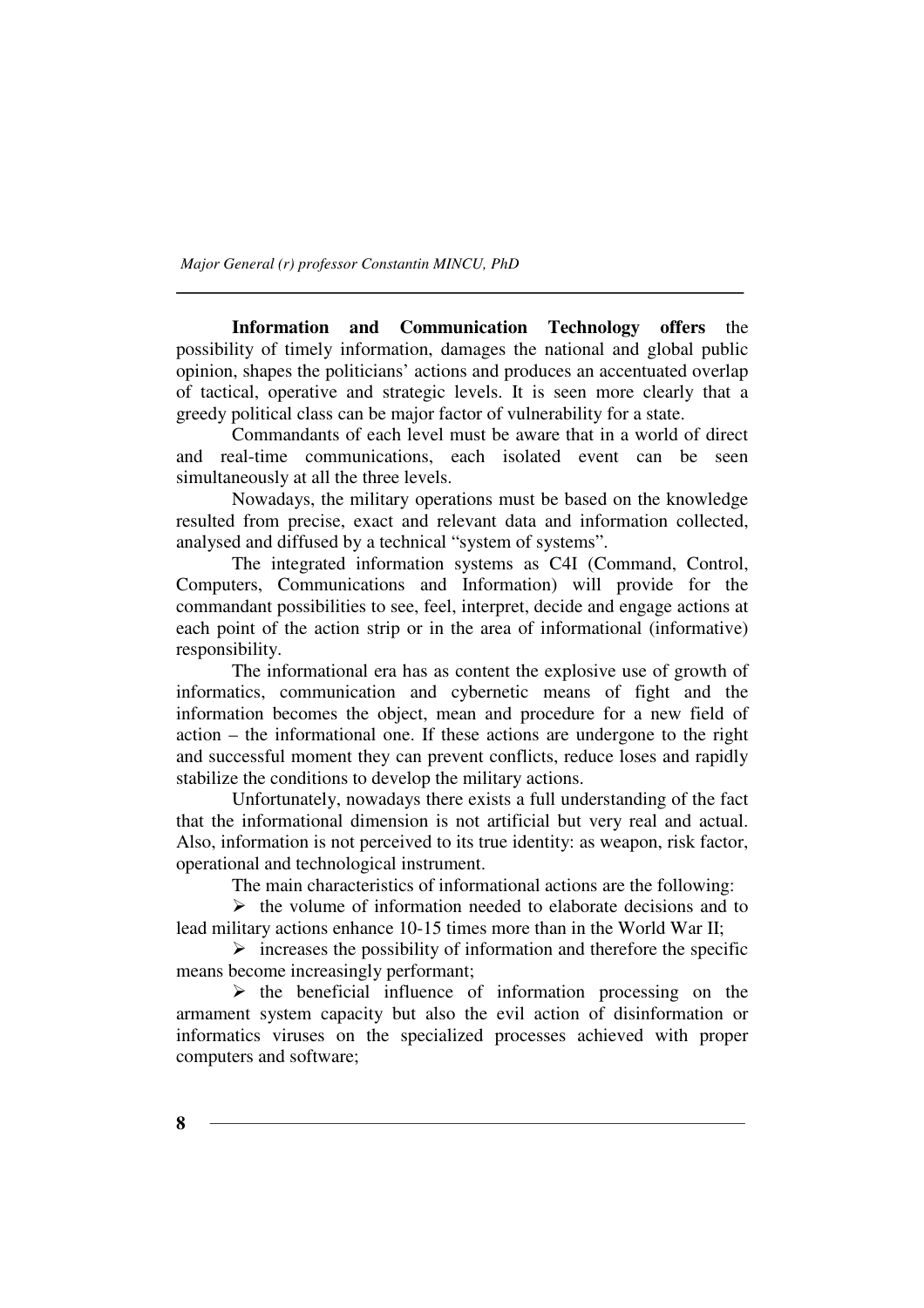$\triangleright$  the explosive increase of quantity of information necessary for the fighter to deal with the requests of the modern battlespace;

 $\triangleright$  the integration and use of intelligent armaments and techniques of battle;

 $\triangleright$  the development and enhancement of specialized structures by providing information security;

 $\triangleright$  the cyber feature of military actions and the technological and informational closeness between the command and execution;

 $\triangleright$  some difficulties in the assignation of the adversaries;

 $\triangleright$  the multitude of regarded targets;

 $\triangleright$  the absence of some specific and clear indicators of warning;

 $\triangleright$  the persistence of effects and the lack of some rapid methods to retrieve the consequences it generates;

 $\triangleright$  the use of some relative simple, cheap and widely spread technologies;

 $\triangleright$  The disappearance of disparities between the levels of command.

#### **The main informational activities**

The specialty papers define the main concepts used in this field, as:

*Data* – individual or statistical facts in an uncorrelated form;

 *Information* – a communication, news or message that acknowledges by a situation;

 *Knowledge* – the result of information processing, process in which intervene intuition and human thinking.

There are four key stages of the information's lifecycle: creation, collection, dissemination and use. These stages are distinctive although they have many common features.

The technological development affected the speed and volume of collection and dissemination of information.

The informational revolution leads to the development of some modern interconnected and interdependent systems that cannot be conducted manually.

Information as a strategic military asset was always recognized like this by the commandants particularly in the idea of a better knowledge of adversaries' intentions and concomitantly of own protection, plans and operational stage of military actions. If this information is available in the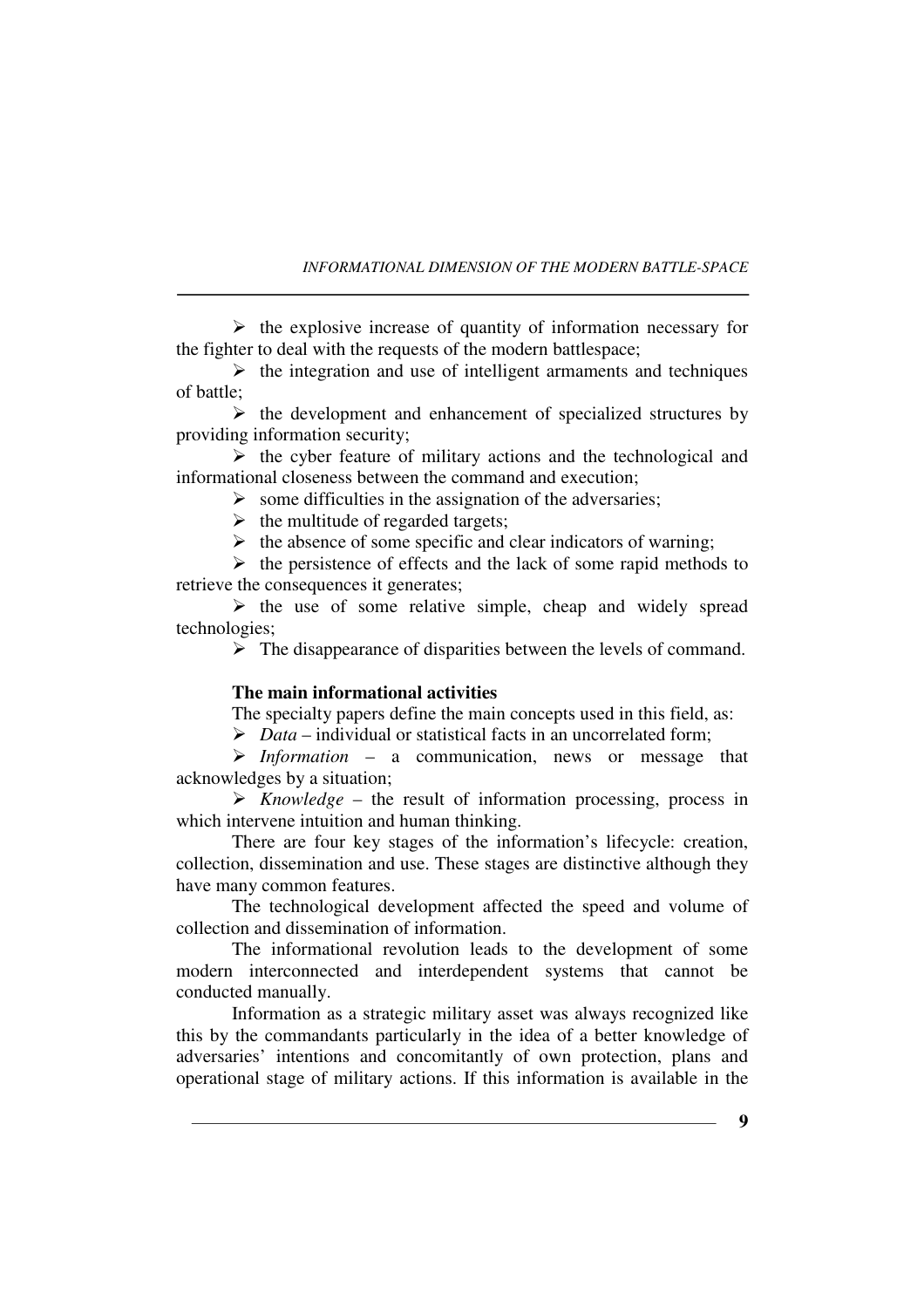military field, from the strategic level of command to the commandants from the tactical level, there can appear a series of problems regarding their trust in integrity, relevance and accuracy of the presented information.

The informational activities from the modern battlespace involve the procurement, transportation, processing, conversion, distribution, use, protection, exploitation and management of information that briefly consist in:

*❖ Collection* – the initial acquisition and filtering of data on the basis of the planned needs and their presentation in a form adequate for transmission. These information regard the mission, adversary, own troops, field, weather state and time at disposal. The process of acquiring the information is achieved with the support of electronic systems, of operative activities of research and reconnaissance, of strategic, operative and tactical research, by co-working with the police body and mass-media etc.

 *Transportation* – the communication of information and data to the receivers of the recipients.

 *Data processing* – their storage, extraction from the memory dispositive, updating, filtration and synthesis in order to result the minimum of information in a useable form.

 *Conversion of information* – their transformation from a form in another without loses and without the modification of their precision in order to transmit and display as text, images in fix and movement format, data for computers, etc.

 *Distribution (dissemination) of information* – the transmission of processed information to potential users.

 *Use of information* (after data are obtained, analysed and verified) – the updating and awareness of the real situation in order to continuously improve or adapt the military decisions, plans and actions.

 *Protection of information* – the analysis of vulnerabilities of own forces and means of command and control to the electronic actions, acts of physical destruction, misguidance, propaganda of the adversary as well as the settlement of means to apply and verify the countermeasures. The elements of infrastructure that have to be protected are the databases, networks of computers, systems of communications, research and other auxiliary means from their framework.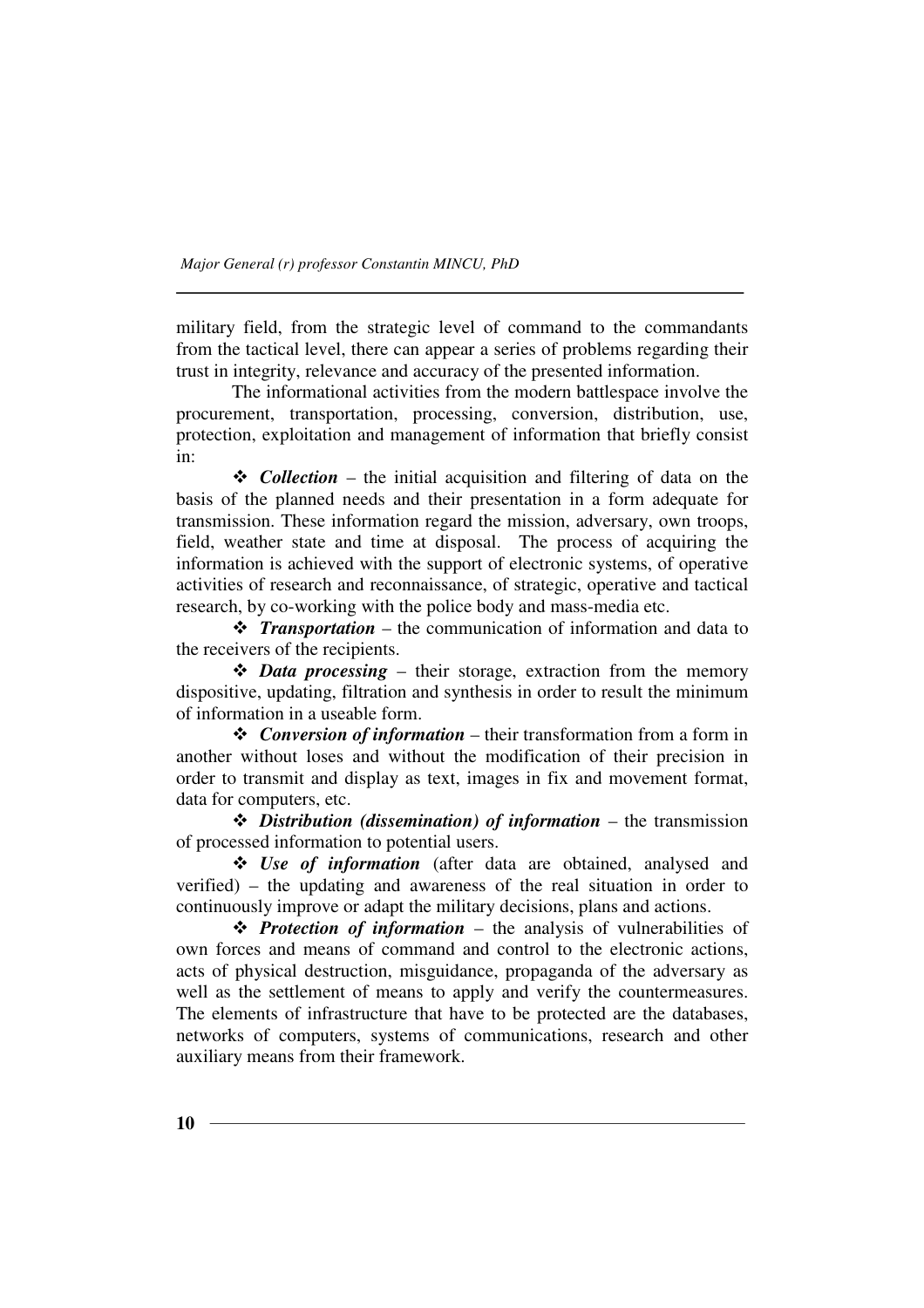*Exploitation of information* – the action used to get some advantages for military operational goals of the acquired information. It involves the interception and analysis of adversaries' messages, extraction of information from its databases, establishment of measures to denaturise, to decay or manipulate its informational capacities.

 *Denaturation of enemy's information* – the attack measures against the command and control regarding the influence, decay or destruction of enemy's information and informational (C4I) systems.

 *Management of information* – the coordination and careful synchronization of information and C4I informational systems and comprises: the management of electromagnetic spectre, the election of sources and systems used, the provision of some feasible informational flows (with the vertical and horizontal integration), interception of information from many sources.

### **Informational processes and environments**

For the pertinent analysis of informational dimension of the modern battlespace it is very useful to briefly characterize the informational environments with important impact over the military actions' organization and development as follows:

 *The global informational environment* – it comprises personalities, organizations, systems, etc., many of them outside the military or national or international command authorities control that collects, processes and distributes information at the national and international levels;

 *The national informational infrastructure* – it comprises public and private telecommunication networks that serve physical and juridical persons, information and their content, databases, hardware terminals and software products for the access to information, personnel collecting, processing, storing and generating new information, etc.;

 *The informational infrastructure of defence* – it comprises the necessary resources for the transfer, processing, storage and display of information, technical means for command and control, research and other categories of means to broadcast voice, fix and moving images, multimedia services particularly useful for the military field;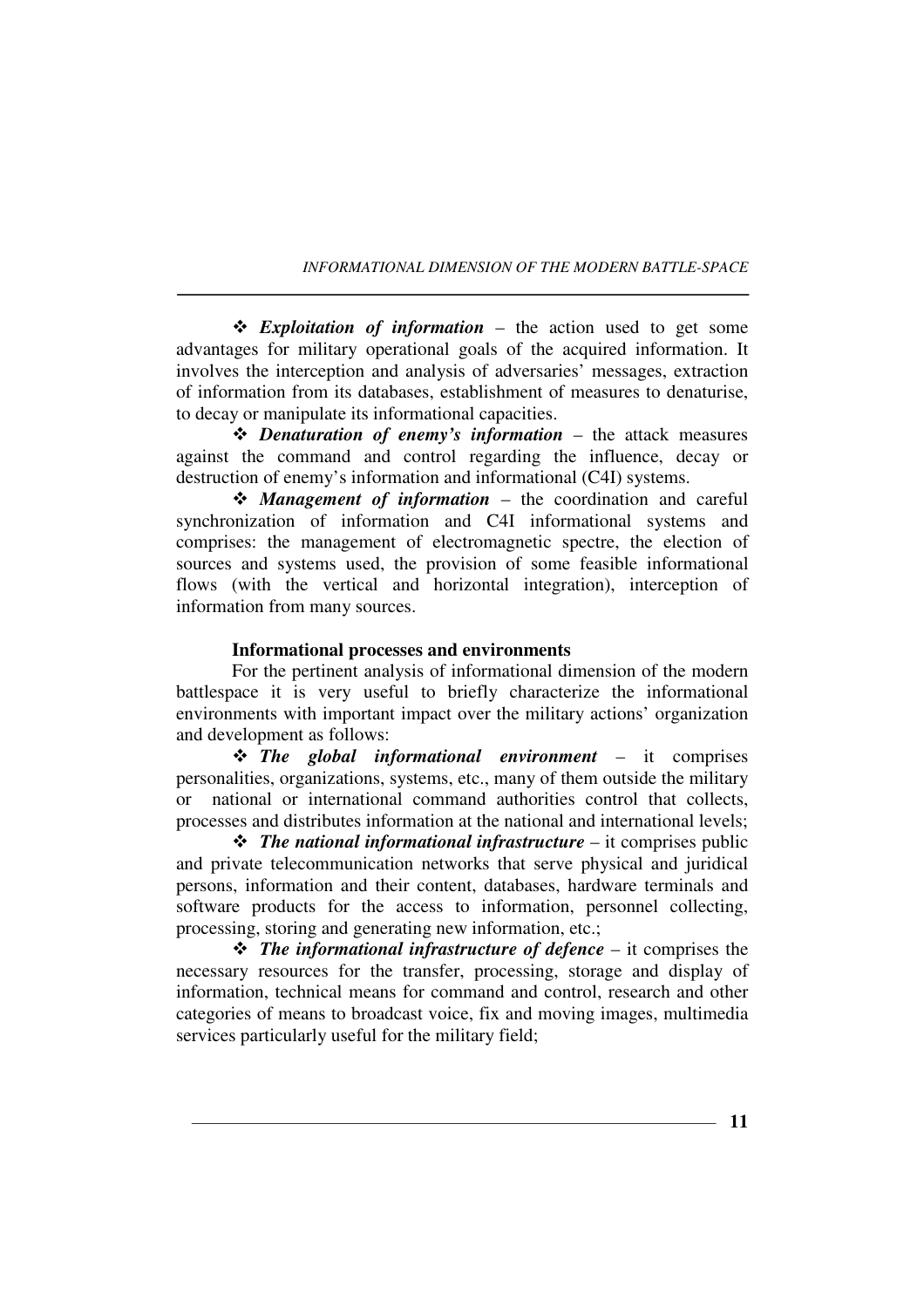*The military informational environment* – it consists by military and other categories informational systems and own structures significantly supporting or influencing the military operations;

 *The informational (C4I) systems* – they consist in infrastructure, structures, personnel and components collecting, processing, storing, transmitting, displaying, distributing and acting in conformity with the acquired information.

The intensive development of information and communication technology created new procedures of data management and processing. They include images, graphics, schemes, digitized maps, and databases which combine with modern techniques of communications (satellites, radio stations with jump of frequency, microwave radio-relays, tropospheric and ionosphere radio stations) and provide global, national and military infrastructures.

### *Modern systems of information*

To the basis of function of command and control system there are information about events, environment, adversary and own troops, that influence or can concern military actions and that following the processes of processing, analysis, storage and valuation grounds the decision and substantially contributes in getting the informational supremacy.

"*Informational supremacy* – represents the ratio of informational domination that offers to the personnel the possibility to use (C4I) informational systems in order to get operational advantages in the conflict or to control a certain situation, concomitantly with the diminution of adversary's possibility to use necessary information to the processes similarly for its troops"<sup>1</sup>.

The achievement of informational superiority comprises two components equally as importance – accumulation and protection of own informational capacities and decay of adversary's informational capacities.

## **Informational superiority depends on:**

• The capacity to access a big amount of information from many sources and environments (political, social, economic, military, religious

 $<sup>1</sup>$  Joint Doctrine for Operations Security, Department of Defense, Washington, DC, 1994, p. 63.</sup>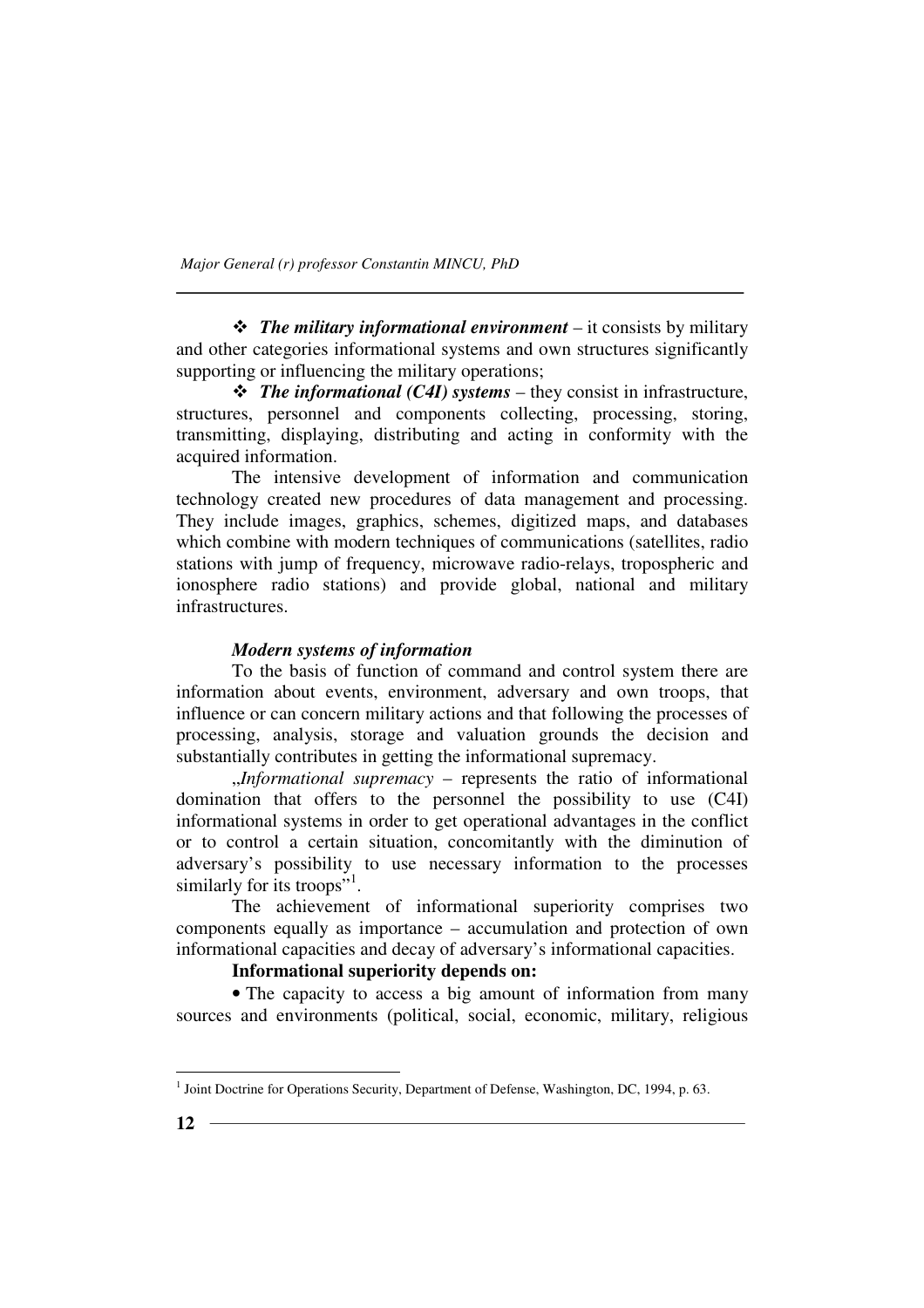etc.), concerning the adversary and own troops, necessary information in the area of responsibility of the command and control act;

• The diminution of possibilities to use false or null information by using some efficient techniques and procedures to collect and authenticate;

• The performances of sensor systems to collect, process and broadcast on channels of communications the information in different formats;

• The capacity of the communication systems to shortly circulate the whole flow of information, on vertical and horizontal ways;

• The capacity of the command bodies to use the information in the elaboration of decisions as to advance the possible actions of the adversary;

• The level of data and information protection and security regarding own troops and their actions.

The provision of informational superiority is achieved by many procedures as follows:

 $\Rightarrow$  The growth of flow by the use of the communications systems with topology, the use of special units, officers and search team. Innovations from the systems of sensors, processors, communications and computers can offer to the commandments better awareness of operative situation by the immediate access about the adversary and own troops;

 $\Rightarrow$  The "visualization" of the battlespace by the awareness of the current situation of own troops in connexion with the adversary's situation and the weather conditions;

 $\Rightarrow$  The projection of final desirable situation – mission accomplishment – sequence visualization of activities own forces fulfil from the initial to the final situation;

 $\Rightarrow$  The knowledge of situation by analysis, the acquirement of commandant intention and of battle (operation) conception in direct relation with the disposition and possibilities of the adversary and own forces;

 $\Rightarrow$  The permanent management of information in the conditions of collection and processing of huge amounts of information, the diminution of command cycle and short notice decision elaboration.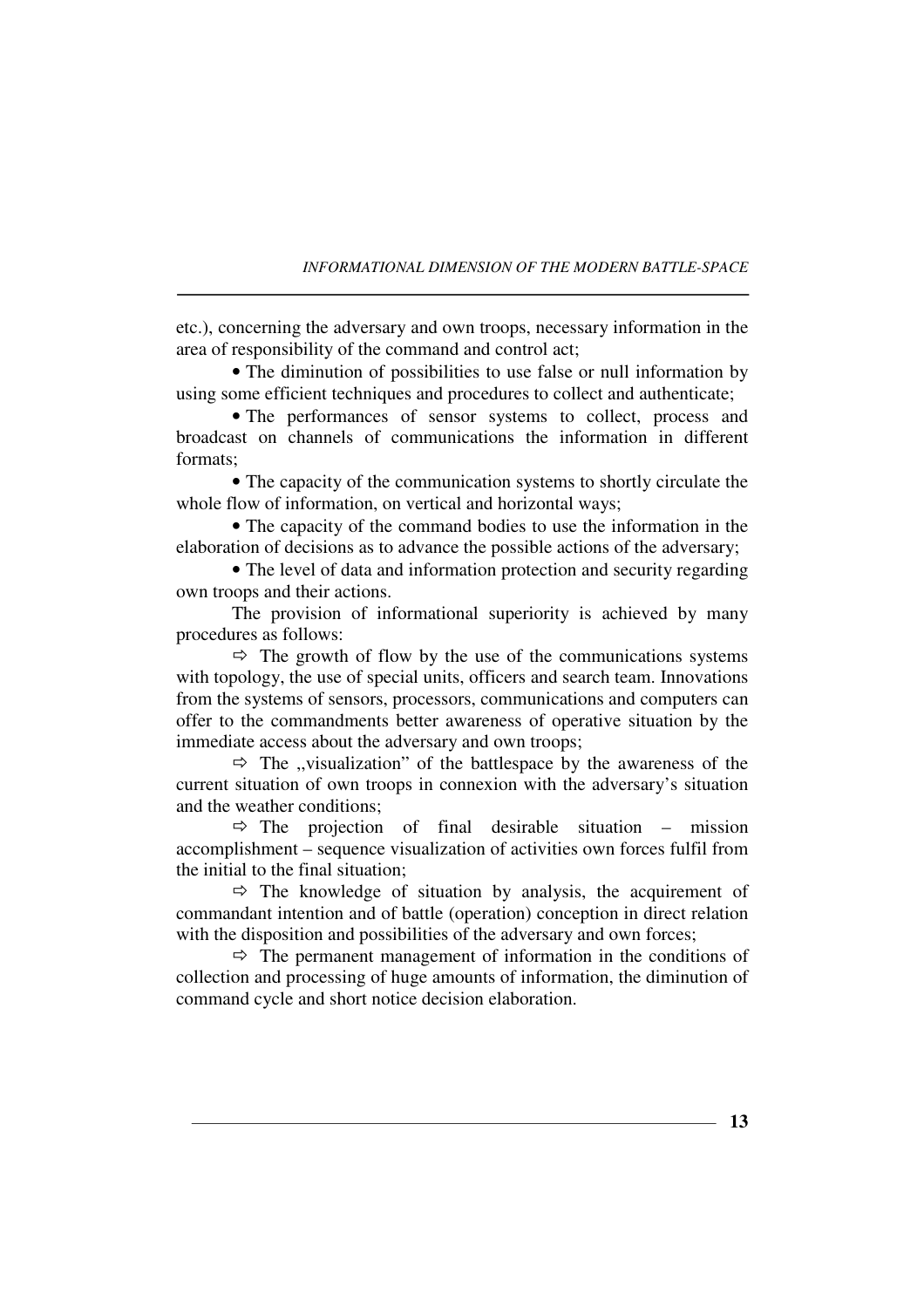The materialization of the concept emphasizing "the attack actions oriented toward the informational networks centres"<sup>2</sup> is essential to provide and exploit the informational superiority. This concept is to all the hierarchical levels and contributes to the overlapping of the strategy, operative art and tactics. It finds its substantiality in the integration and coordination of some forces well-informed and logically dispersed in the battlespace.

The elements that contribute to the fulfilment of this intention are three $3$ :

 $\Rightarrow$  Informational network (C4I) with superior performance that resist and survives to the whole range of physical threats and informational operations;

 $\Rightarrow$  Systems of sensors capable to achieve a high level of awareness of the battlespace synchronized with the military operations undergoing;

 $\Rightarrow$  Improvement of the capacity to exploit the forces and means by networks of modern and efficient engagement (provision of some new operational capacity for preventive planning, integrated management of forces, the diminution of time of attack over the targets).

Many specialists believe the fundamental shift from the actions based on platforms to actions based on centres, with informational superiority, constitutes a revolution in the military affairs and is in the core of this transformation process.

The technological improvements lead to the considerable growth of quality, precision and opportunity of the information put at the disposal of information compartment, as well as of informative products designed to be used by the commandant. All the staff officers must understand the principles and techniques of the informational activity if they want their plans to be realistic. Consequently, it is important to remember that information offered by the personnel from the information compartment are the result of an analysis based on acquired data but also on other variable or presumed factors.

<sup>2</sup> John Garstka, *Information and Network – Centric Warfare*, J 6 Presentation, Washington, DC, 1998, p. 4. 3 *Joint Vision 2010*, Department of the Army, Washington, DC, 1998, p. 36.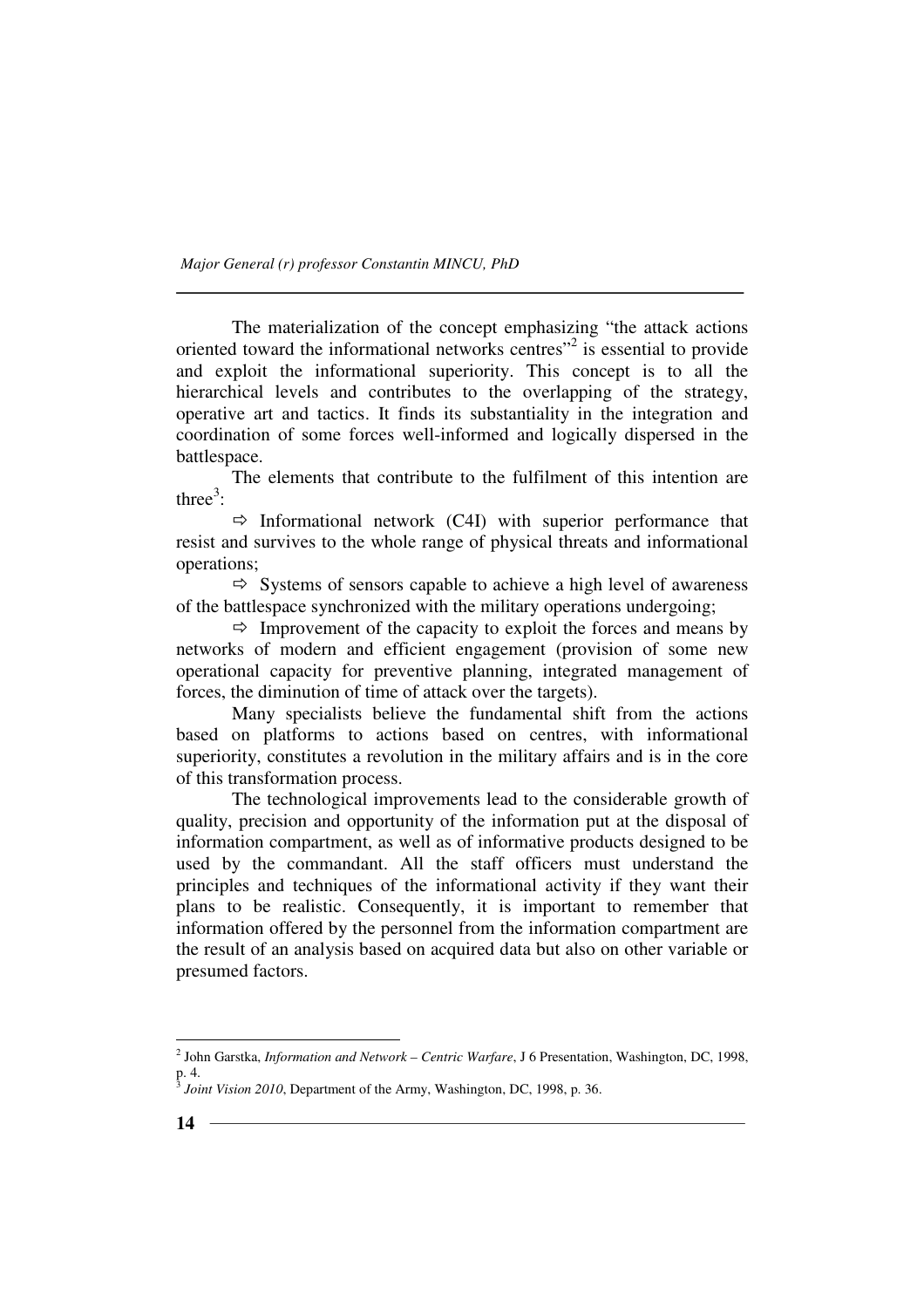**In order to facilitate the understanding of the specific problematic there must be known the usual terms used in the informative field:** 

 $\Rightarrow$  *data* – specific unevaluated materials resulted from different descriptions that can be used in the fulfilment of informative products;

 $\Rightarrow$  *information* – result of data processing;

 $\Rightarrow$  *informative products* – result obtained following the analysis and processing of information;

 $\Rightarrow$  *source* – a person or object from which can be get information;

 $\Leftrightarrow$  *agency* – organizational structure or person employed in the collection and/or processing of the information for informative goals;

 $\Rightarrow$  *supervision* – systematic observance;

 $\Leftrightarrow$  *area of influence* – geographical space inside which the commandant is directly involved in influencing the military actions by manoeuvre and fire support systems under his/her command and control;

- *area of informative responsibility* – geographical space allotted to a commandant wherein he/she is responsible to provide information by using the means at disposal;

- *The area of informative interest* – geographical space about which a commandant asks for information on the factors able to damage the recent and future military actions and their evolution.

Some values on the mentioned areas of tactical responsibility are presented in the following table<sup>4</sup>.

| No. | Big unit, unit or<br>formation | Area of<br>influence<br>(km) | Area of<br>informative<br>responsibility<br>(km) | Area of<br>informative<br>interest (km) |
|-----|--------------------------------|------------------------------|--------------------------------------------------|-----------------------------------------|
| 1.  | <b>Battalion</b>               | $0-6$                        | $0-6$                                            | $0 - 20$                                |
| 2.  | Mechanized<br>brigade          | $0 - 20$                     | $0-12$                                           | $0 - 50$                                |
| 3.  | Mechanized<br>division         | $0 - 30$                     | $6 - 50$                                         | $0 - 150$                               |
| 4.  | Army corps                     | $0 - 100$                    | 50-150                                           | $0 - 250$                               |

<sup>4</sup> *Intelligence Handbook*, Romania and UK, Regional Training Centre, Bucharest, 1998, p. 1-2.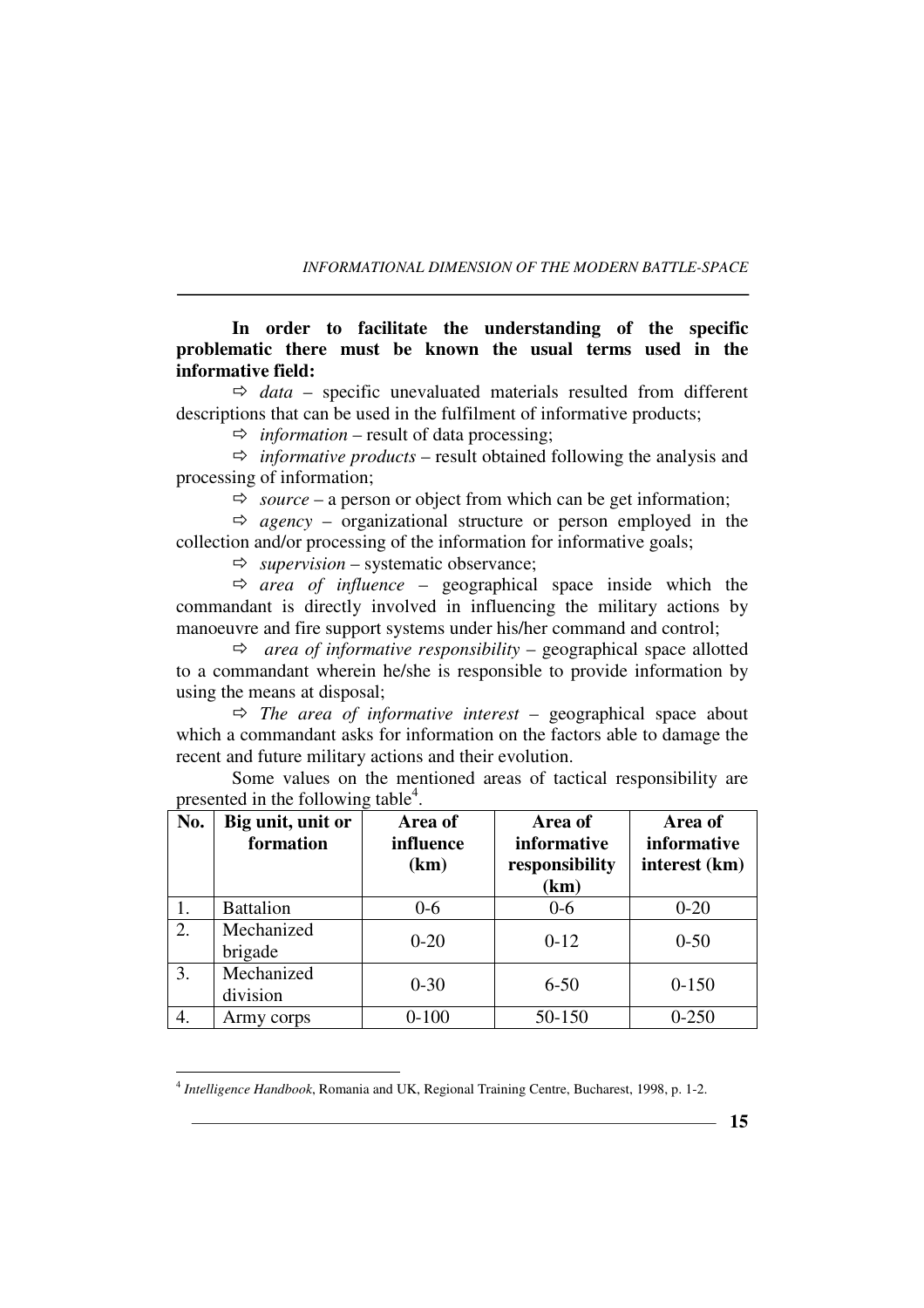The informative cycle comprises many stages<sup>5</sup>:

• *The informational requirements of the commandant provide the orientation, planning and leadership* of current and future informative activities, in agreement with the priorities settled by him/her.

• *The collection* represents the stage wherein the data and information are exploited and delivered to the major staff in order to be analysed and to get desirable informative products.

• *The processing and exploitation of information* represents processes by which the collected data (information) are evaluated, analysed and transformed in informative products that are used in informationaldecisional processes.

• *The achievement of informative products* consists in the collection, evaluation, analysis, integration and interpretation of information from one or many sources, in order to get a final product. The time constraints and evolutions in the modern battlespace determines the overlap of phases to process and synthetize the information.

• *The distribution and integration of informative processes* is done by their transfer to the bodies that asked for them in order to be used in the process of decision elaboration and planning the military actions. The personnel of the information compartment from all the levels evaluates the development of informative cycle and the acquired results.

*The information system* as component element of C4I systems is represented by the aggregate constituted by the personnel, means, procedures and techniques used to obtain and process data, to transmit information and informative products to the compartments and persons involved in command and control processes. It results that an informative cycle starts by the formulation of specific requirements from the command and control processes and closes with the provision of the informative products. Also, there must be observed the interdependencies and strong correlations of the information system with the other subsystems component of the C4I systems: command and control, computer networks, communications systems, armament systems, etc.

<sup>5</sup> *JP 2-01, Joint Intelligence Support to Military Operations*, Joint Staff, Washington, DC, 1996, Cap. II, p. 1-3.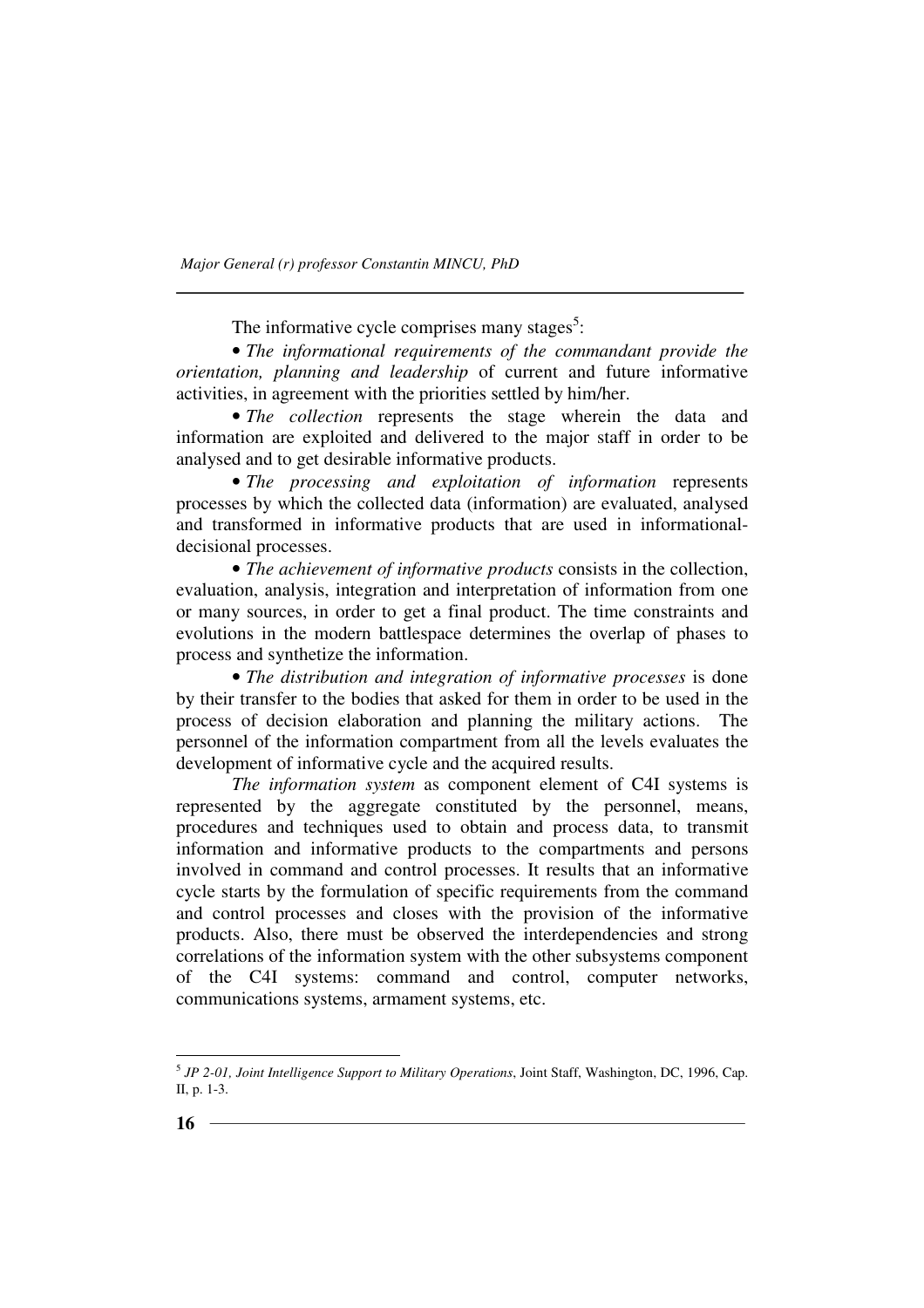*The reconnaissance of the battlespace* involves missions to acquire, by visual observation or other methods of detection, information about activities and resources of the adversary, as well about meteorological, hydrographical and geographical characteristics of a well-defined area.

*Surveillance of the battlespace* represents the systemic observance of it in order to provide opportune information on the development of fight actions.

As concerns the way of data and information origin, the sources can be constituted by: research of electro-magnetic signals, human elements and different bodies; research by satellite.

*Research of electronic signals* that aims the discovery, localization and evaluation of electromagnetic radiations of all categories and comprises:

 *Research of communications* – that regards the search, interception, localization, analysis and exploitation of radio traffic of the adversary and to provide the evaluation on this basis of its forces' disposition, deployments and intentions;

 *Electronic research* – that comprises activities to collect and process potential hostile electromagnetic radiations (excepting some of the communications means) emanated from the nuclear explosions and radioactive sources.

*The research executed by humans* and the specialized bodies cover all the specific aspects i.e.: observance of adversary's activities; patrols, detachments, etc.

*The imagistic research* includes forms of research acquired by photos, thermic observance and other equipment capturing images.

*The acoustic research* acquires data by the collection and analysis of acoustic phenomena. The sensors used for this goal can be passive (receive the noises) or active (transmit pulsating acoustic waves and afterward receive the echo). The sources of acoustic research can be stationary or equipped on the ships, floating platforms, in immersion or on the bottom of the sea.

*Sources of information* can be: research subunits (observation posts, patrols or research detachments), research subunits of weapons, airships, helicopters, UAVs, means of electronic nature, prisoners and refugees.

*Agencies* are assimilated with: the information structures (information, artillery, and engineering); operations, aviation and systems of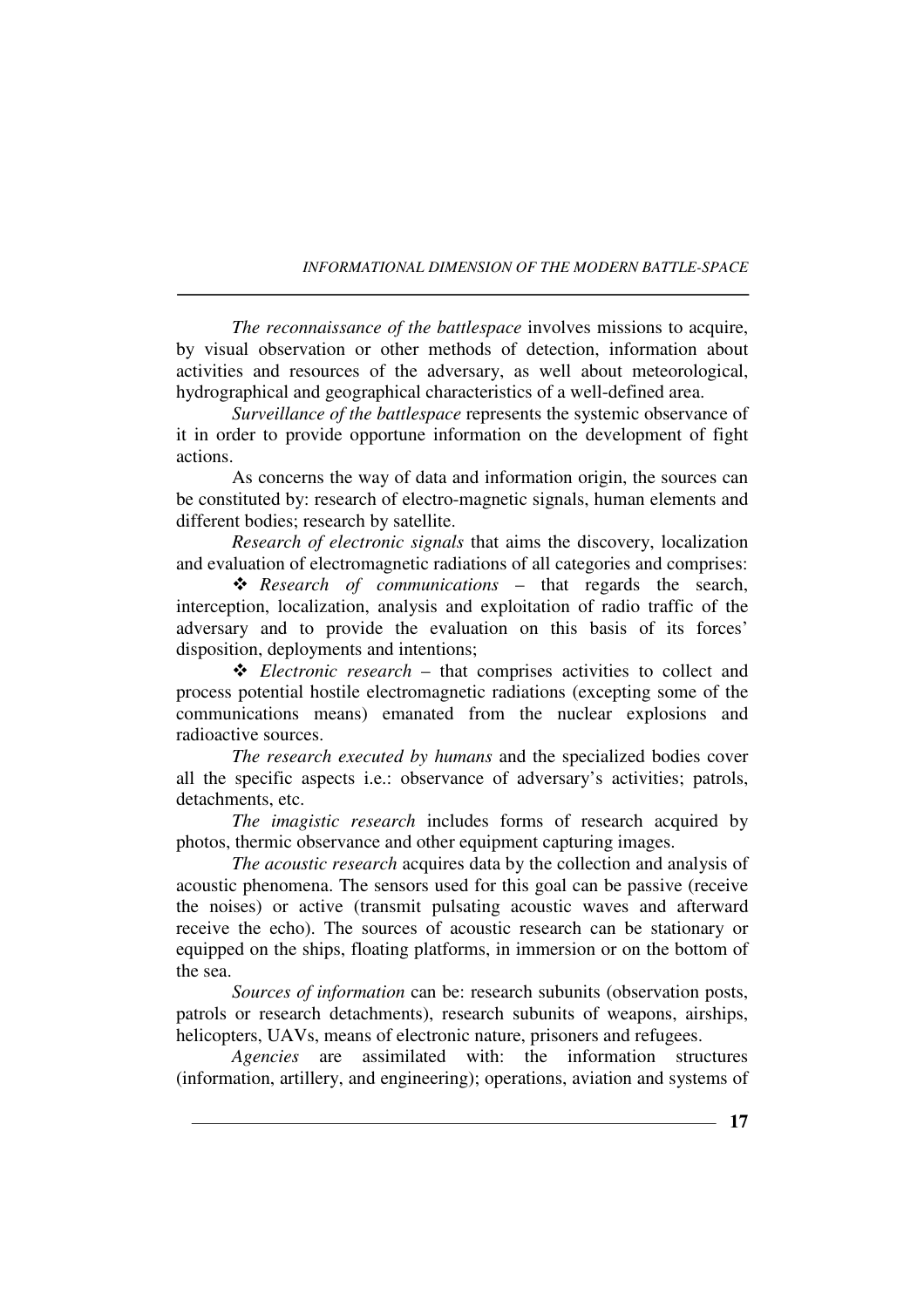electronic research; elements of research in the dispositive of the adversary; structures interrogating prisoners, etc.

*The techniques used* in the surveillance of the modern battlespace regard<sup>6</sup> how the electromagnetic spectre is used by the adversary: in infrared – the images acquired by reception of radiations emitted or reflected by the surface of the objects in the segment from  $0.72$  to 1  $\mu$ m; thermic images in infrared able to distinct differences of 0.1°C. This allows for the targets to be detected as images by their visualization or surveillance with the TV; visually, inclusive by photo; in ultraviolet by the reflection of radiations in this field; diverse types of radio-locators; the exploitation of acoustic and seismic waves.

The efficiency of these techniques can be improved by: the use of air platforms with or without pilot able to provide almost real-time information until the tactical commandments; the use of land sensors; signals' processing.

These technical systems can be active or passive. The active systems radiates energy toward the target in order to illuminate and discover it. The passive systems receive the energy radiated by the target.

Some limitations in these techniques use are determined by the direct visibility to the target, by the atmospherically and meteorological conditions, by the target's characteristics (size, capacity to reflect or radiate the energy) and its contrast with the ambient environment, as well as some specific countermeasures (disguise, radio silence, misleading, restrictions in manoeuvre).

*The optical instruments* are passive, cheap, light and feasible, but are inefficient on night time. These systems amplifies the light of the ambient by electronic means, thus the observatory can see poor illuminated targets.

*Lasers* are active systems and have two applications: to discover the target with a precision from  $\pm$  5 m to 20 km distance; to mark the targets by illuminating them.

*Radars* transmit an electromagnetic impulse that is reflected by the target and is again received by the radar. Some radar detects the auto vehicle movement until 24 km and of humans until 3 km.

<sup>6</sup> *JSP 120 (3) Manual of Service Intelligence.* Department of Defence, United Kingdom of Great Britain, London, 1997, p. 39.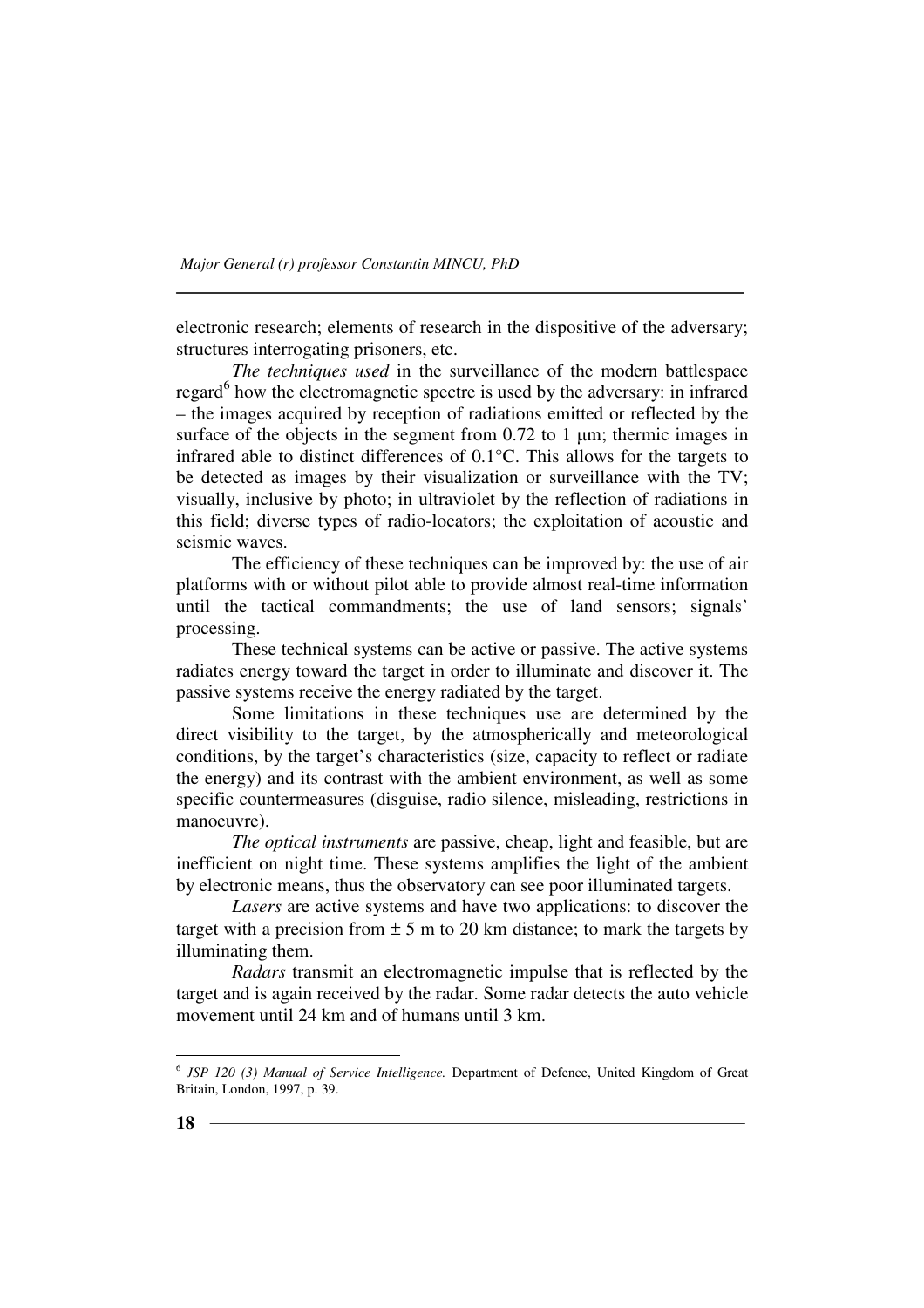The alarming dispositive functions on the basis of seismic or infrared sensors.

*The research in the dispositive of the adversary* is accomplished for range (6-50 km) and large (over 50 km) distances.

Satellites are also efficient means of research as they achieve the photography and research by radiolocation, etc.

By the perspective of efficient function of research systems there is needed if is possible in real-time to be used some performant specialized technical means, interfaces to adapt the sensors with digital channels of communications with high speed of broadcast and maximum precision.

Also, the information department must posess of automated technical means (performant computers) and specialized software to allow the processing of data and information in opportune time, the growth of information level of the commandments and the diminution of the risk level of informational management.

In this first part, we tried to show again to the people interested by military affairs, some aspects of the role and place of the recent informational systems in the modern war concomitantly taking act the evolutions and lessons learnt of the late conflicts, inclusively the Russian-Ukrainian crisis. We intend, if would be possible, to continue in a future issue of this journal to present the other component elements of the informational systems which will be analysed from the perspective of some recent information.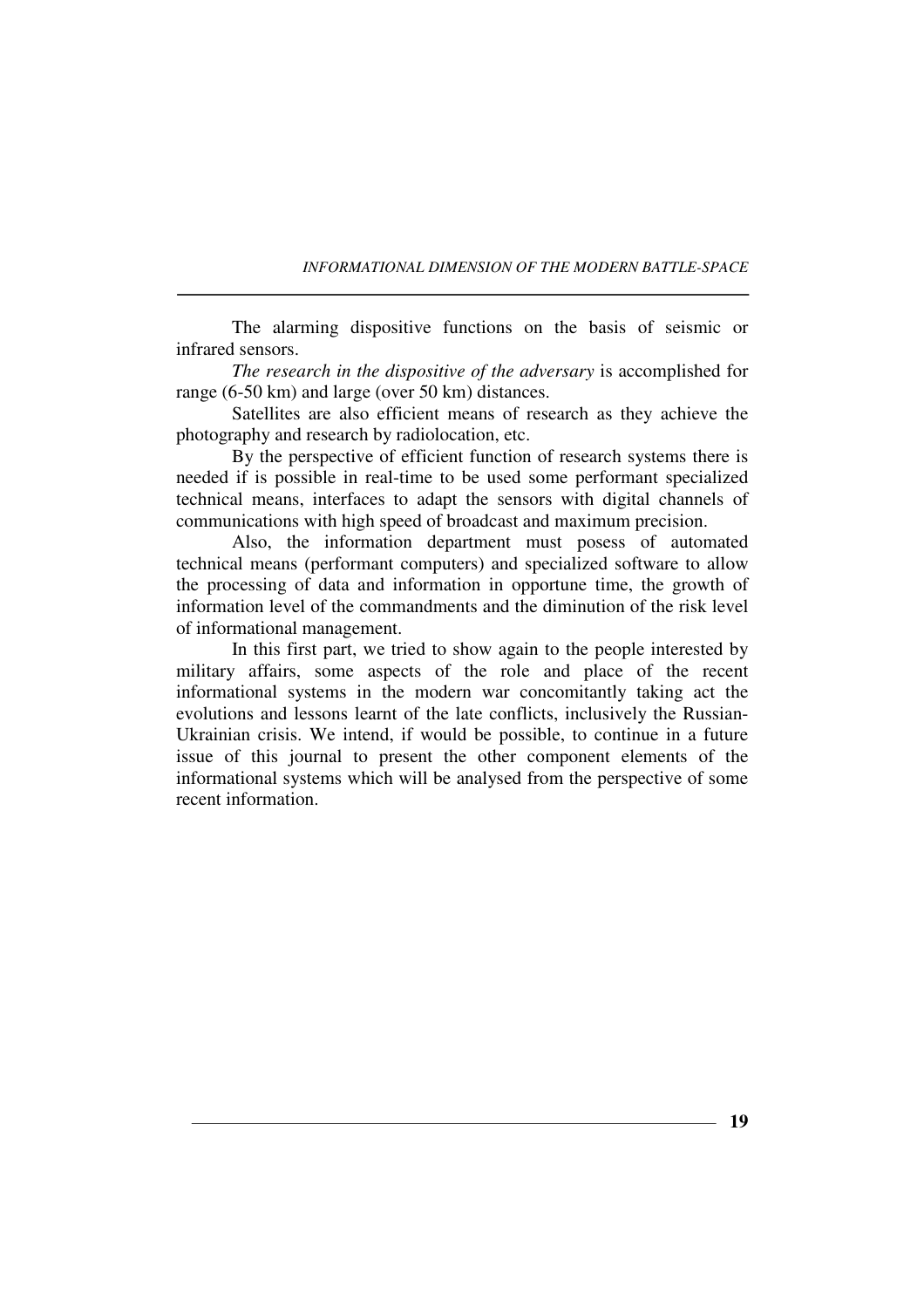

- \*\*\* Law on the classified information protection no. 182/2002, Official Monitor 248/2002 (Translated from Romanian: Legea privind protecția informațiilor clasificate, nr. 182/2002, M.Of. 248/2002).
- \*\*\* Law on national security of Romania, no. 51/1991, Official Monitor 163/1992 (Translated from Romanian: Legea privind securitatea națională a României, nr. 51/1991, M.Of. 163/1992).
- \*\*\* Securitatea informațiilor, Centrul de Expertiză în Domeniul Securității, Bucureşti, 2008.
- \*\*\* Sisteme informaționale Sesiunea anuală de comunicări științifice cu participare internațională, Editura UNAp, București, 2007.
- \*\*\* Joint Doctrine for Operations Security, Departament of Defense, Washington, DC, 1994.
- *\*\*\* Joint Vision 2010*, Department of the Army, Washington, DC, 1998.
- *\*\*\* Intelligence Handbook*, Romania and UK, Regional Training Centre, Bucharest, 1998.
- *\*\*\* JP 2-01, Joint Intelligence Support to Military Operations*, Joint Staff, Washington, DC, 1996.
- *\*\*\* JSP 120 (3) Manual of Service Intelligence.* Department of Defence, United Kingdom of Great Britain, London, 1997.
- ALBERTS, Davids S., Richard E. HAYES, *Planning Complex Endeavours, CCRP.*
- ALEXANDRESCU C. și alții, Supremația electromagnetică, Editura UNAp, Bucureşti, 1999.
- ALEXANDRESCU C., Amenințări informaționale asupra sistemelor de comandă și *control în acțiunile militare moderne "SI-2007".*
- ALEXANDRESCU C., TEODORESCU C., *Războiul electronic contemporan*, Editura Sylvi, 1999.
- ALEXANDRESCU Constantin, ILINA Decebal, MINCU Constantin, *Bazele matematice ale organizării sistemelor de transmisiuni,* Ed. Militară, Bucureşti, 1994.
- ALEXANDRESCU Constantin, ALEXANDRESCU Gelu, BOARU Gheorghe, *"Sistemele InformaŃionale Militare" – servicii şi tehnologie*, Editura UNAp "Carol I", București, 2010.

DUMITRU Cristea, prof. univ. dr., *Infrastructura de rețea și informațională în cadrul războiului bazat pe rețea, Editura CTEA, București, 2008.* 

DUMITRU Cristea, prof. univ. dr., *Sisteme C4I,* Editura Militară, Bucureşti, 2005.